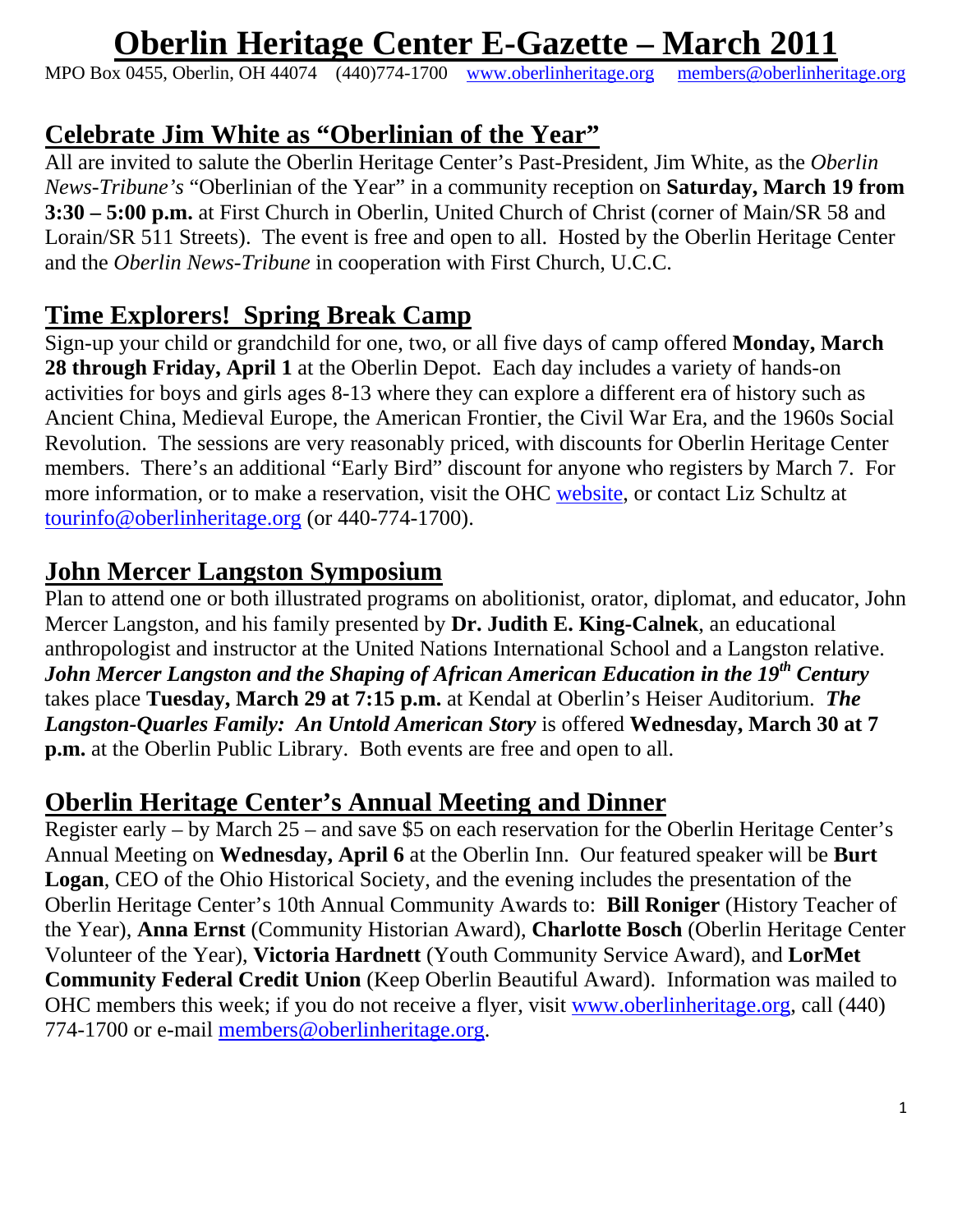# **Oberlin Heritage Center's Summer Camp Registration Underway**

With spring around the corner, will summer be very far behind? Register for the Heritage Center's summer camps for kids and receive an "Early Bird" discount if you sign up by June 10. This year's schedule kicks off with a **Junior Docent Workshop** for teens (13-17 years) on June 20-21 from 9:30 a.m. to 3 p.m. at the Jewett House. Boys and girls ages 8-13 can attend three week-long camps including: **Soldiers & Civilians: Civil War Era Camp for Kids** the week of July 25-29; **Kids & World Cultures Camp** the week of August 8-12; and **Architecture Camp** the week of August 15-19. Kids' camps run from 9:30 a.m. to 4:00 p.m. and will be held at the Oberlin Depot. Register online or find out more at [www.oberlinheritage.org](http://www.oberlinheritage.org/) or call (440) 774- 1700 to request a summer camp flyer. Remember children and grandchildren of Oberlin Heritage Center members receive an additional members' discount.

#### **Oberlin Heritage Center Invited to Take Part in Women's History Exhibit**

The **National Park Service (NPS)** has created a special Women's History Exhibit at the **National Capital Region Headquarters** in Washington, DC, and the Oberlin Heritage Center was delighted to be asked to submit photos and information about our site for the display. **Liz Schultz** provided exhibit materials about "Oberlin, Ohio and Women's Firsts," and included several Oberlin women whose stories are shared on the Oberlin Heritage Center's historic sites tour. The Oberlin Heritage Center is part of the NPS [National Underground Network to Freedom](http://www.nps.gov/history/ugrr/) and also is a member of the [National Collaborative for Women's History Sites.](http://ncwhs.org/)

### **Rolling Out the Carpet for the First Lady**

The redecoration project of Julia Finney Monroe's front parlor continues to make progress. Mrs. Monroe, also known in her day as "Oberlin's First Lady," would be thrilled to see the placement of a stunning new carpet in the room. The selection was made with the guidance of the Oberlin Heritage Center's Collections Committee, and purchased through **Smith's Furnishings in Oberlin** thanks to a contribution from OHC volunteer, **Darlene Krato**. Smith's Furnishings, an OHC business member, also donated the rug pad and labor to install it.

#### **Volunteer Needs at the Oberlin Heritage Center**

Volunteers are needed to help greet visitors and distribute Oberlin Heritage Center information at a few upcoming special events in Elyria (either a Friday, Saturday or Sunday for a two-hour daytime shift; dates TBD) and Wellington (Friday, May 6, for two-hour daytime shifts). Tables, chairs, and materials provided and set up in advance – all you need to do is attend and help spread the word about the Oberlin Heritage Center! If you can assist, please contact Mary Anne Cunningham at the Heritage Center office by calling (440) 774-1700 or sending an e-mail to [members@oberlinheritage.org.](mailto:members@oberlinheritage.org)

### **Blue Star Visitors at the Heritage Center!**

The Oberlin Heritage Center is proud to continue as a "Blue Star Museum" throughout the year and offer free admission to active duty military personnel and their families for the guided tour of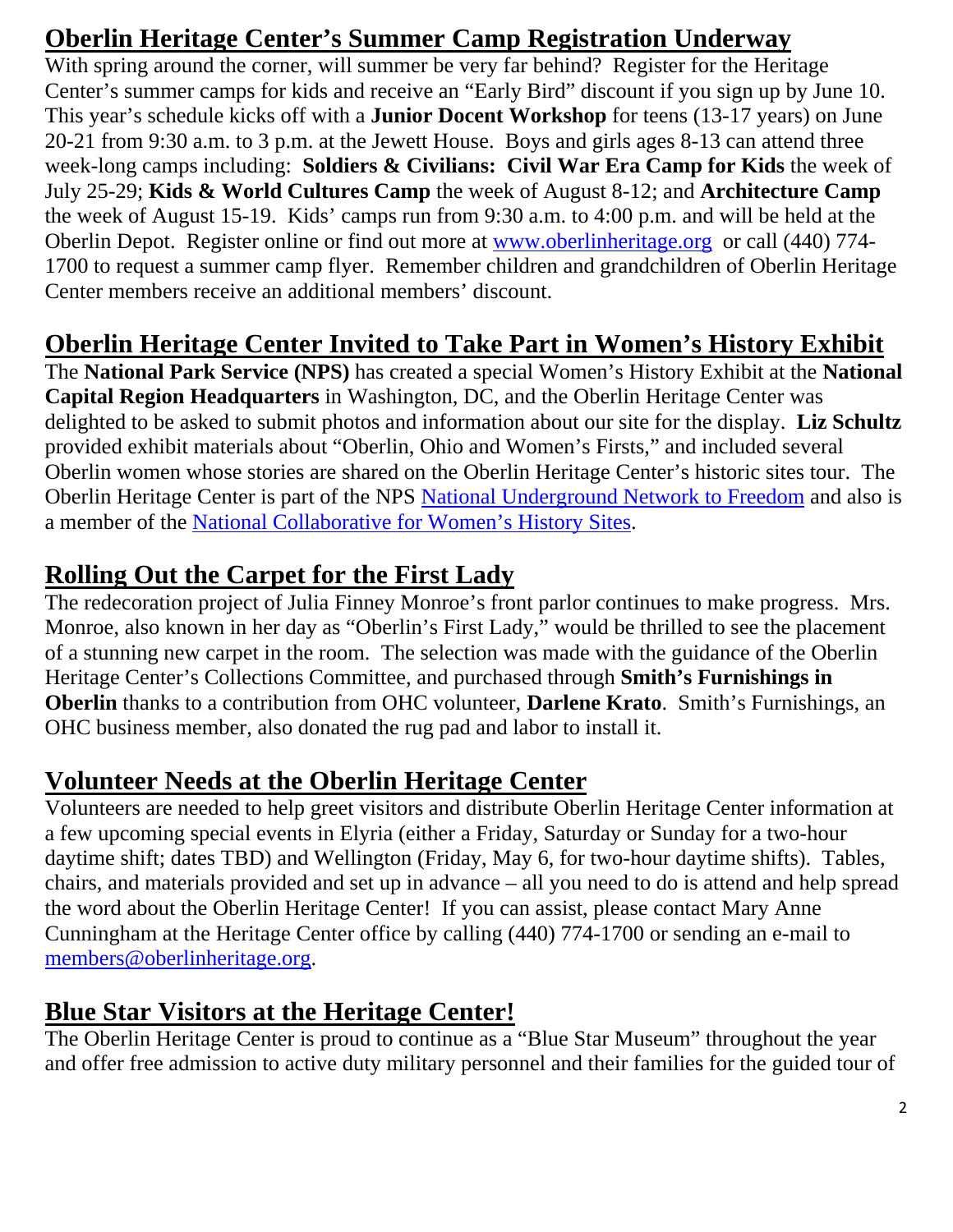our historic site. We recently welcomed our first "Blue Star" family and look forward to the opportunity to greet others from the U.S. military community throughout the coming months.

# **Oberlin Heritage Center Listed in NTHP's New Travel Guide**

The Oberlin Heritage Center is included in a new travel guide booklet and map produced by the National Trust for Historic Preservation, which encourages travelers to explore places that matter all across the country. The Heritage Center is pleased to be one of two historic attractions listed for the state of Ohio (the other being Stan Hywet Hall & Gardens in Akron). For more on historic sites and heritage destinations, visit [www.PreservationNation.org/travel.](http://www.preservationnation.org/travel)

**Out and About: Staff News**<br>Liz Schultz and Karyn Norwood will attend the "Engage Families" workshop for museum professionals hosted at the Ohio Historical Society on March 4. This hands-on workshop will offer innovative ideas and an action plan for creating engaging and educational programming for a multi-generational audience. **Mary Anne Cunningham** will represent the Oberlin Heritage Center as a speaker at a community memorial service for Mildred Arthrell, taking place on Saturday, March 5 at 2 p.m. at First Church in Oberlin, U.C.C. **Liz Schultz**, **Karyn Norwood** and former staff member **Jennifer Bowman** will serve as judges at the National History Day regional competition at Case Western Reserve University on March 19. **Karyn Norwood** will be part of a panel discussion on "Commemorations in the Classroom: Reaching Out to Teachers during Community Anniversaries" as part of the Region 3 Ohio Local History Alliance meeting in Hinckley on April 2.

### **Welcome New Members**

The Oberlin Heritage Center extends a warm welcome to new members **Kevin Carr**, **Thomas L. Cramer**, **Esther Kay** (Lorain), **Kathy Sobieski** (Wellington), **Naomi R. Twining** (Toledo), and **Steven Wojtal & Wendy Kozol**, and to new business members **Inspired (Mike & Debbie Bush)**, **Kevin Carr Roofing**, **Ratsy's Store** and **Showalter's Chimney Service**. We salute new Endowed Life Members **Rob Calhoun & Elizabeth Wilmer**, and we're grateful also to **Walt & Marge Edling** who recently made a pledge that will move them up from the "Copper" to the "Aluminum" level of Endowed Life Membership. (All members are from Oberlin, unless otherwise indicated.) Members are the  $\blacktriangledown$  beart $\blacktriangledown$  of this organization – if you are not a member please join by visiting [www.oberlinheritage.org](http://www.oberlinheritage.org/) or calling (440) 774-1700 or e-mailing [members@oberlinheritage.org](mailto:members@oberlinheritage.org) to request that a membership brochure be sent to you.

### **Also of Interest**

Congratulations to Oberlin Heritage Center Board Member, **Kurt Russell**, who recently was named "Coach of the Year" by Lorain County Coaches for his great season as boys' varsity basketball coach at Oberlin High School.